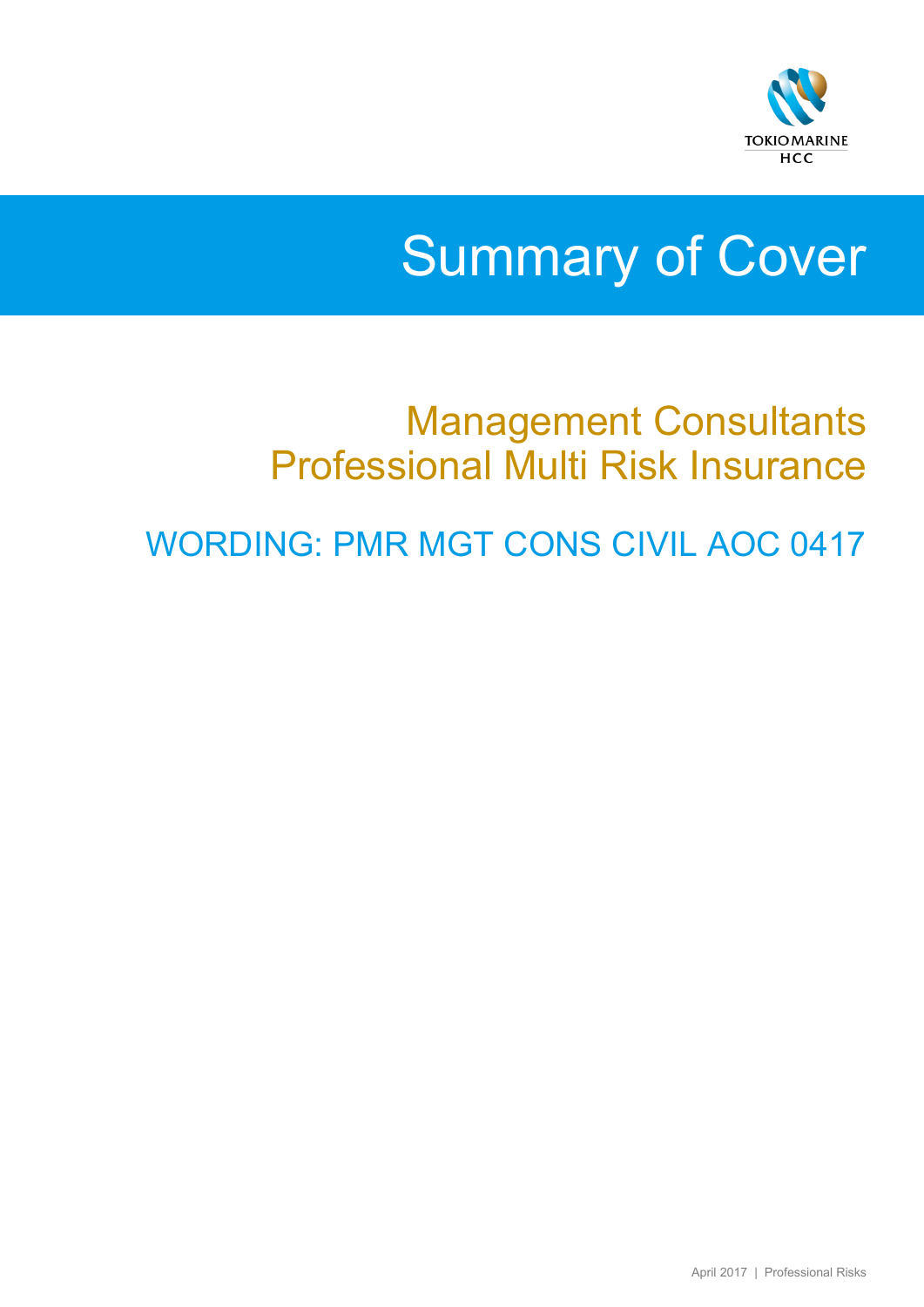This is a guide to the cover given by the policy. It does not cover every provision of the policy wording, but your broker will be happy to discuss it with you in more detail. You should read the policy and the additional clauses for full details of the terms and conditions.

### SECTION 1:

### PROFESSIONAL INDEMNITY INSURANCE

### Indemnity Limit

The indemnity limit is on an 'any one claim' basis (in other words no restriction as to the number of claims in a year but each claim has a maximum limit). HCC International can offer up to £10 million cover.

#### Key features of the cover

- Insurance Act 2015 Compliant
- Cover is provided on a civil liability basis and specifically provides cover for claims made against the Insured for legal liability arising from:
	- o **Breach of professional duty;**
	- o **Dishonesty of employees;**
	- o **Libel or slander;**
	- o **Unintentional breach of confidentiality;**
	- o **Unintentional infringement of intellectual property rights**. (Many insurers limit this cover to copyright only);
	- o **Malicious falsehood;**
	- o **Loss of or damage to documents.**
- **The legal costs of prosecuting claims for infringement of the Insured's intellectual property rights (sub-limit £25,000 in the aggregate).**
- Costs of representation at any inquiry which has a direct relevance to any claim or circumstance (sub-limit £250,000 in the aggregate).
- **Data Protection cover**. This relates to the legal costs incurred to defend a criminal prosecution under the Data Protection Act.
- **Irrecoverable Fees**. Often claims can be avoided (and therefore business relationships saved) by consideration being given to waiving outstanding fees owed. Where it can be shown that the pursuit of such fees would result in a greater counter-claim then the cover allows us to work with the Insured closely and potentially reimburse the outstanding fees.
- Defence costs (lawyers, court costs, experts etc) which are payable in addition to the Indemnity Limit

#### Main exclusions

- Risks that should be insured elsewhere e.g. Employers and Public Liability, Public / Products Liability, (although we may be able to quote separately for this if required), Property, Land etc.
- Whilst our standard cover gives protection for work undertaken anywhere it does exclude North American Jurisdiction. We can normally extend the cover on request.
- War, Terrorism & Nuclear risks.
- Seepage and Pollution; Asbestos and Toxic Mould.
- The Excess.
- Claims and circumstances known at inception of cover.
- Trading losses, fines and penalties.
- Insolvency or bankruptcy of the Insured